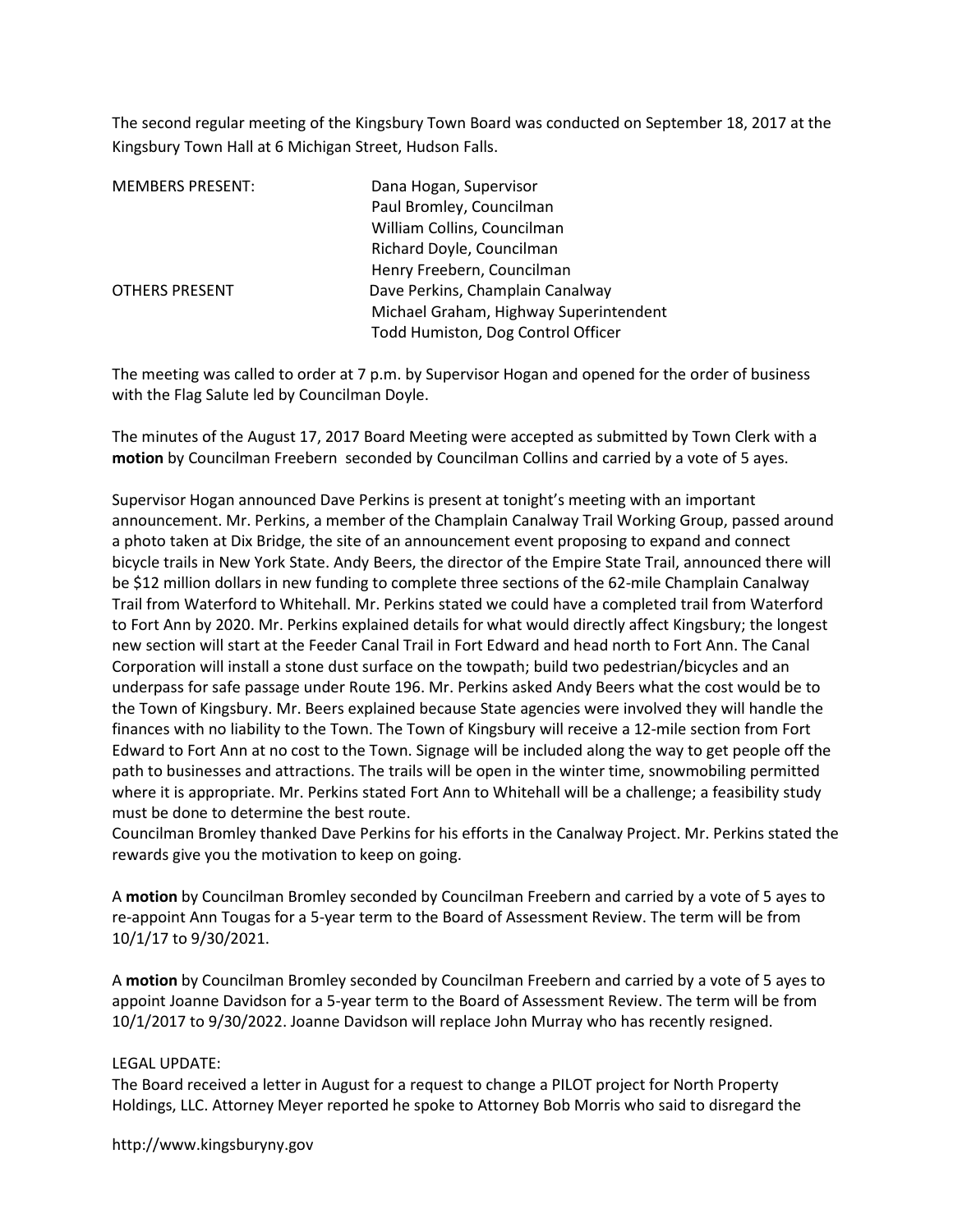letter, it had been blown out of proportion; the only thing they are really looking at is change of tenant, a corporate name change; nothing was sold it was a corporate re-structure. Attorney Meyer requested an executive session to discuss pending litigation. TOWN CLERK:

Town Clerk would like to adopt the following resolution in regard to receiving a Notice of Claim:

# That the Town Board hereby directs the Town Clerk to file the required certificate TOWN OF KINGSBURY

## RESOLUTION NUMBER 13 OF 2017

Introduced by Councilman Bromley, who moved its adoption Seconded by Councilman Freebern

WHEREAS General Municipal Law Section 53 requires towns to file a certificate with the Secretary of State designating the Secretary of State as an agent for service of a Notice of Claim; and

WHEREAS, General Municipal Law Section 53 requires the certificate to include the applicable time limit for filing the notice of claim and the name, post office address and electronic mail address, if available, of an officer, person, for the transmittal of notices of claim served upon the Secretary as the Town's agent; and

WHEREAS, pursuant to General Municipal Law, Section 53-3(1) (a), the applicable time limit for the filing of a notice of claim upon a town is ninety (90) days after the claim arises, or in the case of a wrongful death action, ninety (90) days from the appointment of the decedent's estate;

NOW, THEREFORE BE IT RESOLVED, that the Town Board of the Town of Kingsbury, County of Washington, designates Cynthia A. Bardin, in her capacity as Town Clerk to receive notices of claims served upon the Secretary of State by mail at 6 Michigan Street, Hudson Falls, NY 12839

BE IT FURTHER RESOLVED that the Town Board hereby directs the Town Clerk to file the required certificate with the Secretary of State informing him of the Town's designation and applicable time limitation for filing a notice of claim with the Town on or before September 25, 2017

#### Dated: September 18, 2017

| Those Members present were: | Voting: |
|-----------------------------|---------|
| Dana Hogan, Supervisor      | Ave     |
| Paul Bromley, Councilman    | Ave     |
| William Collins, Councilman | Aye     |
| Richard Doyle, Councilman   | Aye     |
| Henry Freebern, Councilman  | Ave     |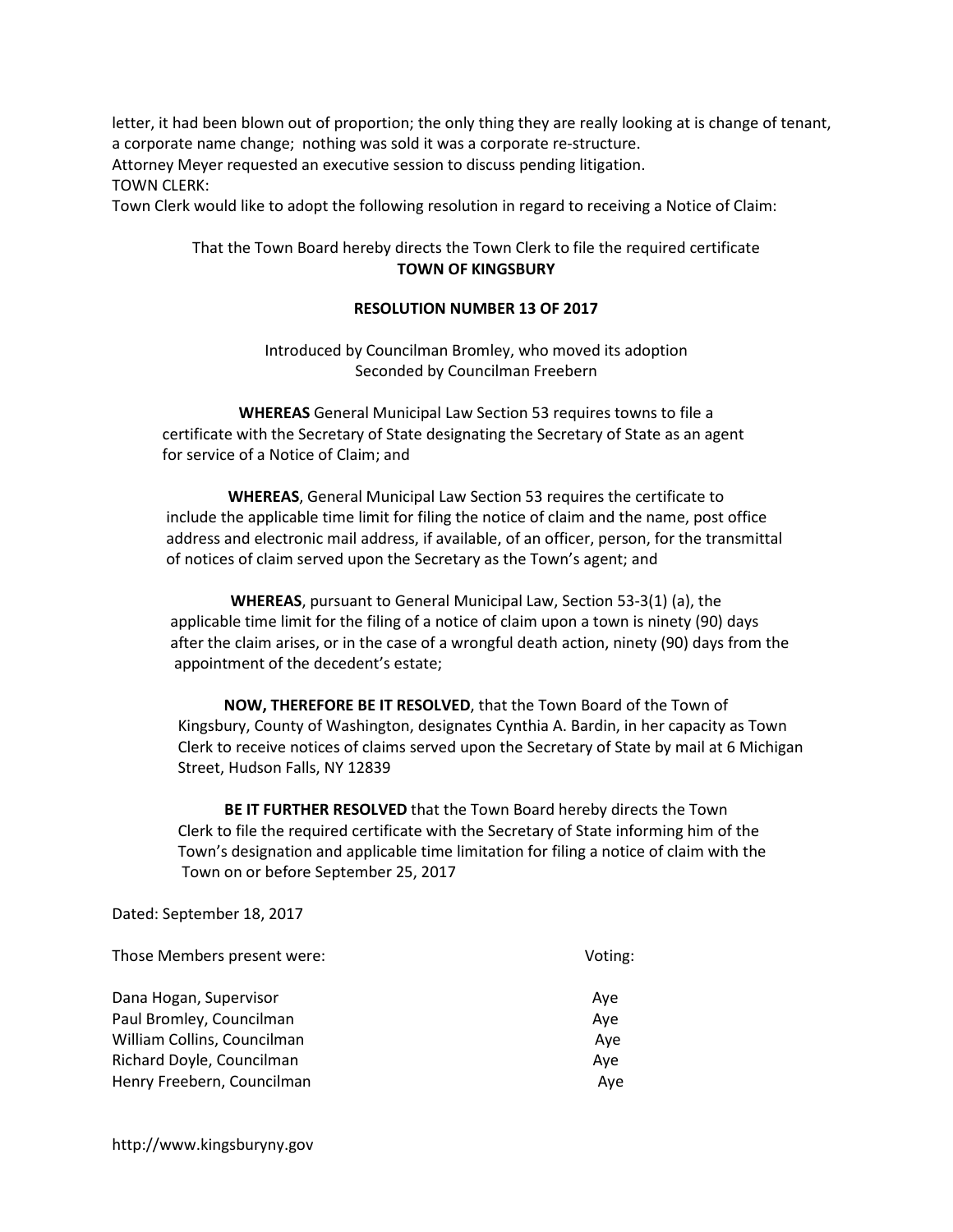The Town Clerk reported she had received a call from a Town resident in regard to obtaining cable service to his home. The Board stated the resident must contact the cable company to obtain service.

### DOG CONTROL OFFICER:

Todd Humiston reported he had a couple of close calls with emergency care last week. In Kingsbury a dog was hit on Dix Avenue and he was not available; a Washington County sheriff took the dog to Northway Animal Emergency Clinic. The dog had to be euthanized; a service provided by the clinic at no charge to the Town. Two weekends ago there was an incident in Fort Edward where he had to take a dog to the Northway Animal Emergency Clinic. The owner was located at the last minute, if not located Humiston would have to decide what treatment the dog should receive. If the owner was never found the Town would have been charged up to \$350.00 for care for the injured dog. At this time there is no guidance for deciding on treatment and no cap as to how much the Town would spend on a dog that requires treatment when the owner cannot be located.

Humiston presented the Board with a copy of a letter from Northway Animal Emergency Clinic with a pricing list of services provided.

Humiston would like to draft a document (a memorandum of understanding) with guidelines and a cap on the cost for care; to authorize specific people to bring an animal for care when he is not available. Humiston also reported there were two court cases that were issued restitution. One case was in the amount of \$600.00 and the other was in the amount of \$350.00; payment has not been received and technically they are in contempt of court. Attorney Stockwell is concerned with the court costs to the Town to pursue these cases. After discussion the Board agreed the Town should proceed with the two cases.

## HIGHWAY SUPERINTENDENT REPORT:

Superintendent Graham reported on the status of the sale of the grader which is being advertised on Auctions International. The final bid that came through was \$20,800.00 and he countered the bid with \$35,000.00, which is the amount requested. The bidder countered back at \$28,000.00. Graham asked the Board he should counter at \$30,000.00; the Board agreed \$30,000.00 would be acceptable.

Superintendent Graham reported he had received calls from business owners on Park Road; which was recently paved. They reported Park Road has become a speedway. After discussion the Board agreed 55 mph speed limit signs should be placed on Park Road.

A **motion** by Councilman Bromley seconded by Councilman Collins and carried by a vote of 5 ayes giving permission to Superintendent Graham to rent a screen. The screen should arrive on Wednesday. Superintendent Graham received a call from Rozell Industries with a request to transport four 18 foot high boxes on Town roads to Milton, NY in November. Approval must be sent to Rozell Industries on Town letterhead. Councilman Bromley suggested Superintendent Graham check on the weight of the boxes to be transported.

#### SUPERVISOR REPORT:

Supervisor Hogan read a NYMIR certificate in recognition of Superintendent Graham for attending and participating in a NYMIR Snow & Ice Safety Removal Course. The Board applauded Superintendent Graham.

Supervisor Hogan received a letter from the Laberge Group letting us know Restore New York Grant funding is available to restore run-down properties that are vacant, condemned or abandoned. Supervisor Hogan announced the project at Lock 8 Way with CRRC railway is no longer a go. Supervisor Hogan would like to re-iterate his confidence in the Board in the fact that they said no to significant pressure to take over the bridge. Supervisor Hogan stated the Board made a good decision not to take the bridge, he fears we would have been hunting in a couple of years for a performance of a contract to pay